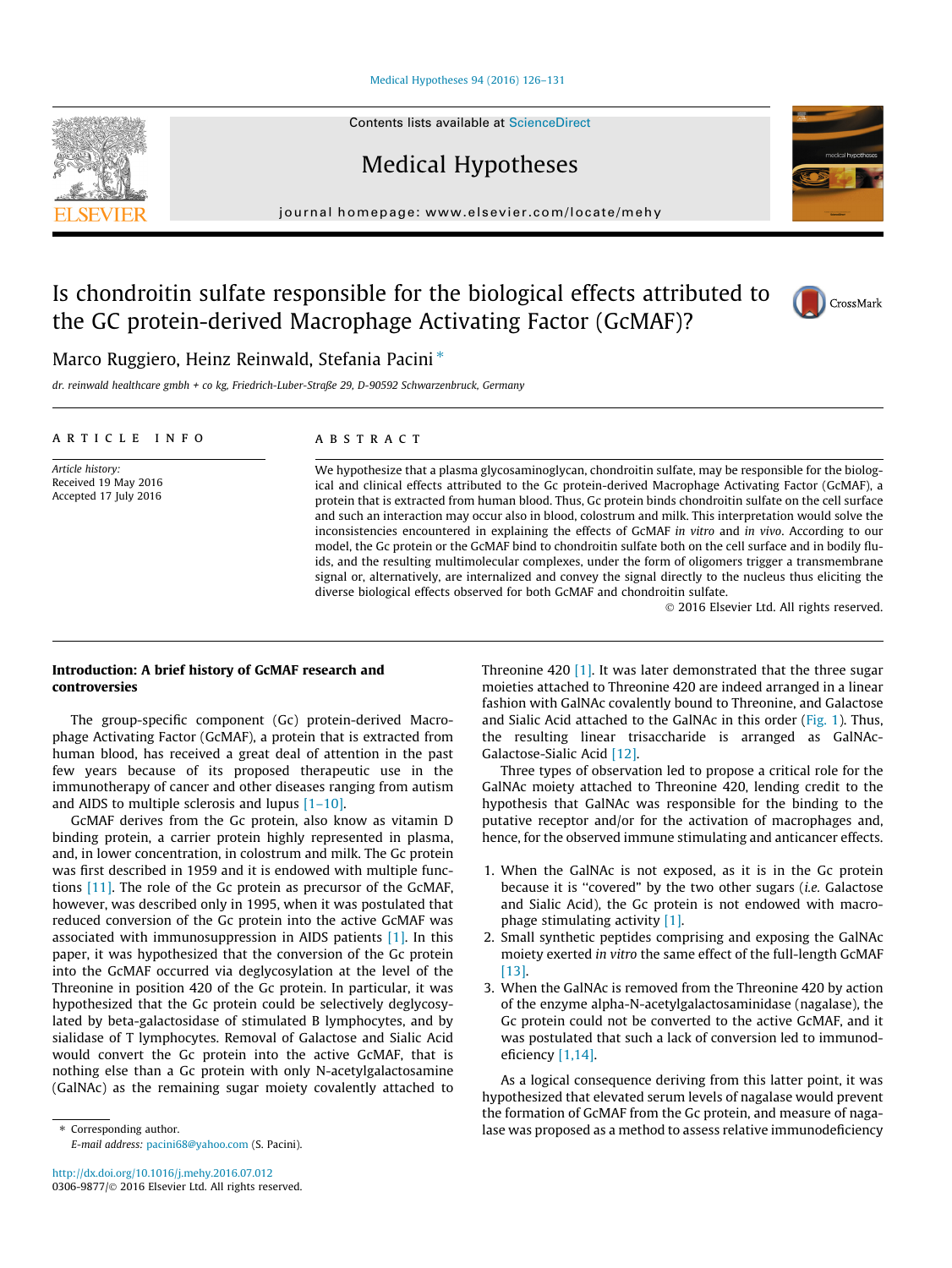<span id="page-1-0"></span>

Fig. 1. Proposed structures of Gc protein and GcMAF. Panel A: Structure proposed by Yamamoto et al. in 2005 [\[1\].](#page-4-0) According to this early model, N-acetylgalactosamine (GalNAc) is covalently bound to Threonine (Thr) 420 of the Gc protein. Galactose and Sialic Acid are bound to GalNAc in a Y-branched arrangement; therefore, according to this model, the sequence of deglycosylation by the enzymes beta-galactosidase and sialidase is not critical for the preparation of GcMAF and treatment of Gc protein with immobilized beta-galactosidase may precede treatment with sialidase [\[30\]](#page-5-0). Removal of Galactose and Sialic Acid exposes the GalNAc moiety and leads to the formation of GcMAF. Panel B: Structure proposed by Ravnsborg et al. in 2010 [\[12\].](#page-5-0) According to this model the three sugar moieties attached to Threonine 420 are arranged in a linear fashion with GalNAc covalently bound to Threonine, and Galactose and Sialic Acid attached to the GalNAc in this order. At variance with the early model, the linear arrangement of the three sugar moieties was confirmed by mass spectrometry. According to the results reported by Ravnsborg et al. [\[12\]](#page-5-0), treatment with sialidase must precede treatment with beta-galactosidase; if the Gc protein is treated only with beta-galactosidase, GalNAc would remain ''covered" by the other two sugars and no GcMAF would be formed.

due to deficient production of GcMAF in patients with AIDS, cancer, systemic lupus erythematosus, or autism [\[1,10,14–16,2\].](#page-4-0)

Since the serum nagalase seems to be an endo-nagalase and does not act as an exo-enzyme under colloidal serum environment, it was postulated that the administration of exogenous GcMAF extracted from the blood of healthy individuals to patients with elevated nagalase, would restore macrophage activity [\[17\]](#page-5-0). According to this hypothesis, exogenously administered GcMAF was not to be affected by the patient's serum nagalase [\[18\],](#page-5-0) bypassed the inactive Gc protein devoid of the GalNAc moiety because of the nagalase, and directly acted on macrophages for an extensive activation.

This theory led numerous research groups to study the effects of exogenously administered GcMAF in vitro and in vivo with very encouraging results. In most studies, the Gc protein was extracted from human blood using 25-hydroxyvitamin D affinity chromatography, and then it was treated enzymatically with betagalactosidase and sialidase in order to expose the GalNAc moiety and thus to convert it into the active GcMAF (for exemplificative reference on the extraction procedure and the subsequent enzymatic conversion of the Gc protein into GcMAF, please see references: [\[17,19,20\]](#page-5-0). In some clinical studies, the passage involving vitamin D affinity chromatography was skipped, and GcMAF was prepared by enzymatic treatment of human serum without purification by vitamin D affinity chromatography [\[6\]](#page-5-0).

Exogenously administered GcMAF, thus proved effective in inhibiting the proliferation of human prostate and breast cancer cells in vitro [\[21,22\].](#page-5-0) Consistent with the results observed in cell cultures, GcMAF extracted from human blood inhibited angiogenesis and tumor growth in the experimental animal [\[19,20,23,24\].](#page-5-0) It is interesting to notice that human blood-derived GcMAF appeared to work in animals, thus lending credit to the hypothesis that its effects on macrophages, tumor growth and angiogenesis were not specie-specific.

The clinical results of GcMAF-based immunotherapy, however, have been the object of intense scrutiny and some of the papers reporting such results have been questioned [\[25–27\],](#page-5-0) with the consequent withdrawal of three papers from the same research group that had reported very encouraging clinical results in HIV and cancer patients  $[28-30]$ . It should be noticed, however, that the retraction of these three papers was due to ''irregularities in the documentation for institutional review board approval" and not to questions concerning the validity of the clinical observations.

Thus, despite such concerns, the clinical efficacy of GcMAFbased immunotherapy has been independently confirmed by other research groups that have published clinical observations that seem to indicate that human blood-derived GcMAF is indeed effective in the immunotherapy of cancer [\[3–6,9\],](#page-4-0) autism [\[10\],](#page-5-0) and a miscellanea of other conditions associated with immune system dysfunction [\[8\]](#page-5-0). According to a recent paper, ''By March 2014, Saisei Mirai (a clinic in Japan specialized in immunotherapy with human blood-derived GcMAF, non purified by vitamin D-binding chromatography) will have treated more than 1000 patients with GcMAF, both with and without conventional therapies, proving its safety as a therapy" [\[3\].](#page-4-0)

In sum, in the past 20 years, solid evidence has accumulated demonstrating that GcMAF, extracted from human blood, inhibits cancer cell proliferation in vitro, angiogenesis and tumor growth in the experimental animal, and may have a role in the immunotherapy of a variety of conditions. In addition, we recently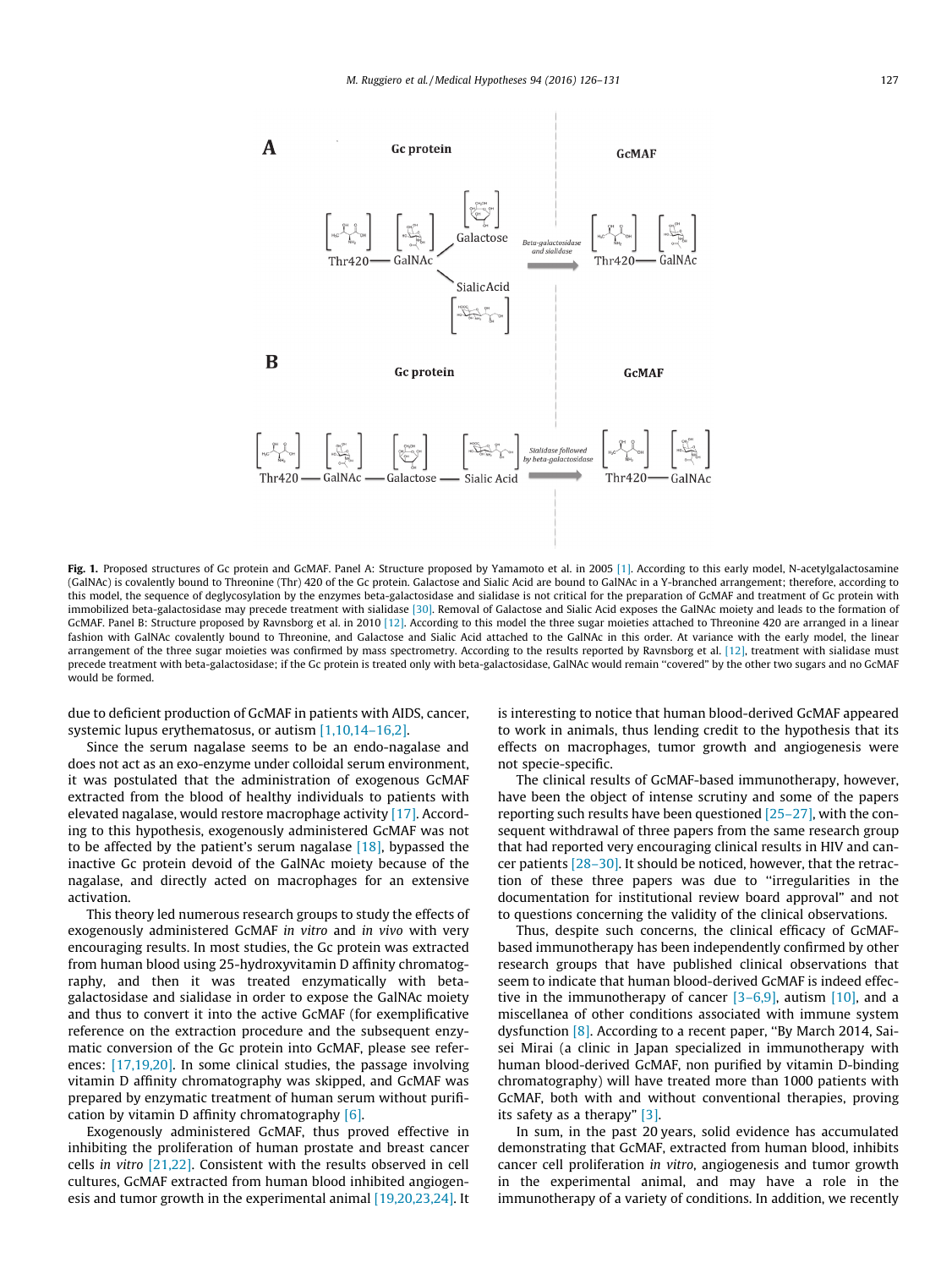demonstrated that human blood-derived GcMAF may also have a role in reducing the damage inflicted by chemotherapy in neurons and glial cells in vitro [\[31,32\],](#page-5-0) thus proposing an additional role for GcMAF in counteracting some of the side effects of conventional chemotherapy of cancer.

# Inconsistencies in the current hypothesis concerning the interpretation of the observed results

Despite the encouraging evidences concerning the effectiveness of human blood-derived GcMAF, there are significant inconsistencies at the molecular and clinical level that force us to question the interpretation of the results reported above, which include our own results, and to propose a novel hypothesis that may help solving such inconsistencies.

#### Inconsistencies concerning the role of GalNAc

One of the most striking inconsistencies concerns the cancer risk in individuals harboring the Gc2 allele only (Gc2 homozygotes) of the Gc protein. These individuals are unable to glycosylate the Gc protein on Threonine 420 due to its substitution by lysine. Thus, there is no GalNAc in position 420. In other words, Gc2 homozygotes are unable to produce one single molecule of GcMAF but, despite this fact, the risk of cancer in these individuals is decreased rather than increased as one would have expected given the absence of bona fide GcMAF [\[33\].](#page-5-0) It should be noticed that this inconsistency refers to breast cancer that is one of the types of cancer where GcMAF had proven effective in vitro [\[22,34\]](#page-5-0), and in vivo [\[3\]](#page-4-0).

From this observation it appears that the presence or the absence of GalNAc in position 420 of the Gc protein is rather irrelevant in determining immune competency and/or cancer risk, and this observation is clearly at odds with the proposed critical role of GalNAc and, consequently, of nagalase, the enzyme that, by removing GalNAc, would prevent the conversion of the Gc protein into the active GcMAF.

It should be noticed, however, that the risk to develop breast cancer is not associated with one single factor and, therefore, it would be too simplistic to assume that the absence of bona fide GcMAF is responsible for the observed decrease risk of breast cancer in Gc2 homozygotes. Nevertheless, this observation leads to question the proposed role for GalNAc in position 420 of the Gc protein as far as breast cancer risk is concerned.

Another observation by a research group that has published several papers on GcMAF, further questions such a critical role for the GalNAc moiety. In a paper published in 2013, the Authors demonstrated that removal of the Galactose, but not of the Sialic Acid, by beta-galactosidase alone, was sufficient to confer antitumor activity to the Gc protein with a potency comparable to that of GcMAF [\[35\]](#page-5-0). It is worth noticing that treatment of the Gc protein with beta-galactosidase alone does not lead to the formation of GcMAF and, on the contrary, leaves the molecular structure of the Gc protein unaltered as demonstrated by Ravnsborg et al. in 2010 [\[12\].](#page-5-0)

In this study, the Authors used mass spectrometry to demonstrate that treatment of Gc protein with beta-galactosidase alone did not change the glycosylation status of the Gc protein. In other words, the Authors demonstrated that, in order to remove the Sialic Acid and the Galactose and, therefore, to expose the GalNAc, treatment with sialidase must precede treatment with betagalactosidase. If the Gc protein is treated only with betagalactosidase, GalNAc would remain ''covered" by the other two sugars and, therefore, not available for binding. It is therefore possible that the anti-tumor activity described by Hirota et al. [\[35\]](#page-5-0) may be ascribed to the Gc protein itself or to its association with chondroitin sulfate as we shall propose in the following paragraphs.

Inconsistencies concerning the role of nagalase in immune deficiency or cancer risk

Another inconsistency refers to the amount of endogenous GcMAF that, at variance with what had been hypothesized, is not decreased in cancer patients, and it actually is much higher than the amount of exogenous GcMAF that has been administered in the immunotherapy of cancer as demonstrated by Rehder et al. in 2008 [\[36\].](#page-5-0) In this paper, the Authors examined the glycosylation status of the Gc protein in 56 patients with breast, colorectal, pancreatic, and prostate cancer (i.e. those cancers that had been successfully treated with GcMAF), and observed that there was no significant depletion of GcMAF in the 56 cancer patients examined relative to healthy controls. This observation clearly disproves the theory that cancer patients have decreased production of endogenous GcMAF because of elevated nagalase and, therefore, the entire rational for treating patients with exogenous GcMAF appears to be flawed.

Such an inconsistency concerning the role of nagalase, is further corroborated by the observation that autistic children may show levels of serum nagalase higher than those of HIV or cancer patients but, nevertheless, show no signs of immunodeficiency [\[5,10,30\]](#page-5-0).

# A novel hypothesis concerning the interpretation of the results reported for GcMAF

In order to solve the inconsistencies described above, we reconsidered the molecular structure of GcMAF and its mode of action. In fact, despite the wealth of information on this molecule, the details of its interaction with specific, or non-specific, cellular receptors are still missing. It is worth noticing that a receptor for GcMAF has never been described in molecular detail.

However, several years ago, it was demonstrated that the Gc protein binds to a variety of cells that include cells of the immune system, possibly influencing their function. In 1999, DiMartino and Kew studied the interaction of the Gc protein with the cellular membrane of neutrophils and demonstrated that the Gc protein did not bind to a specific cellular receptor, but formed oligomers and interacted with a chondroitin sulfate proteoglycan on the cell surface [\[37\].](#page-5-0) According to these Authors, large heterogenous macromolecules, such as cell surface proteoglycans containing chondroitin sulfate, would certainly explain the unusual cellbinding characteristics of the Gc protein. It did not escape our attention that chondroitin sulfate is composed of a chain of alternating sugars that are GalNAc and glucuronic acid.

According to the molecular model that may be derived from such an observation, several molecules of Gc protein would be assembled as oligomers thanks to their binding to the chondroitin sulfate that is present in the extracellular matrix surrounding the cellular membrane. It is conceivable that the assembly of oligomers of Gc protein may trigger a transmembrane cell signaling mechanism. This mode of action would be analogous to that described for the epidermal- or the platelet-derived growth factors that have to oligomerize in order to trigger their specific signals [\[38,39\].](#page-5-0) The formation of such a multimolecular complex comprising oligomers of the Gc protein and chondroitin sulfate, that is inherently rich in GalNAc, might help explaining the paradoxes and inconsistencies reported in the preceding paragraph.

The observation that the Gc protein binds to chondroitin sulfate, also supports the hypothesis that such a binding between Gc protein (or GcMAF) and chondroitin sulfate may occur also in serum,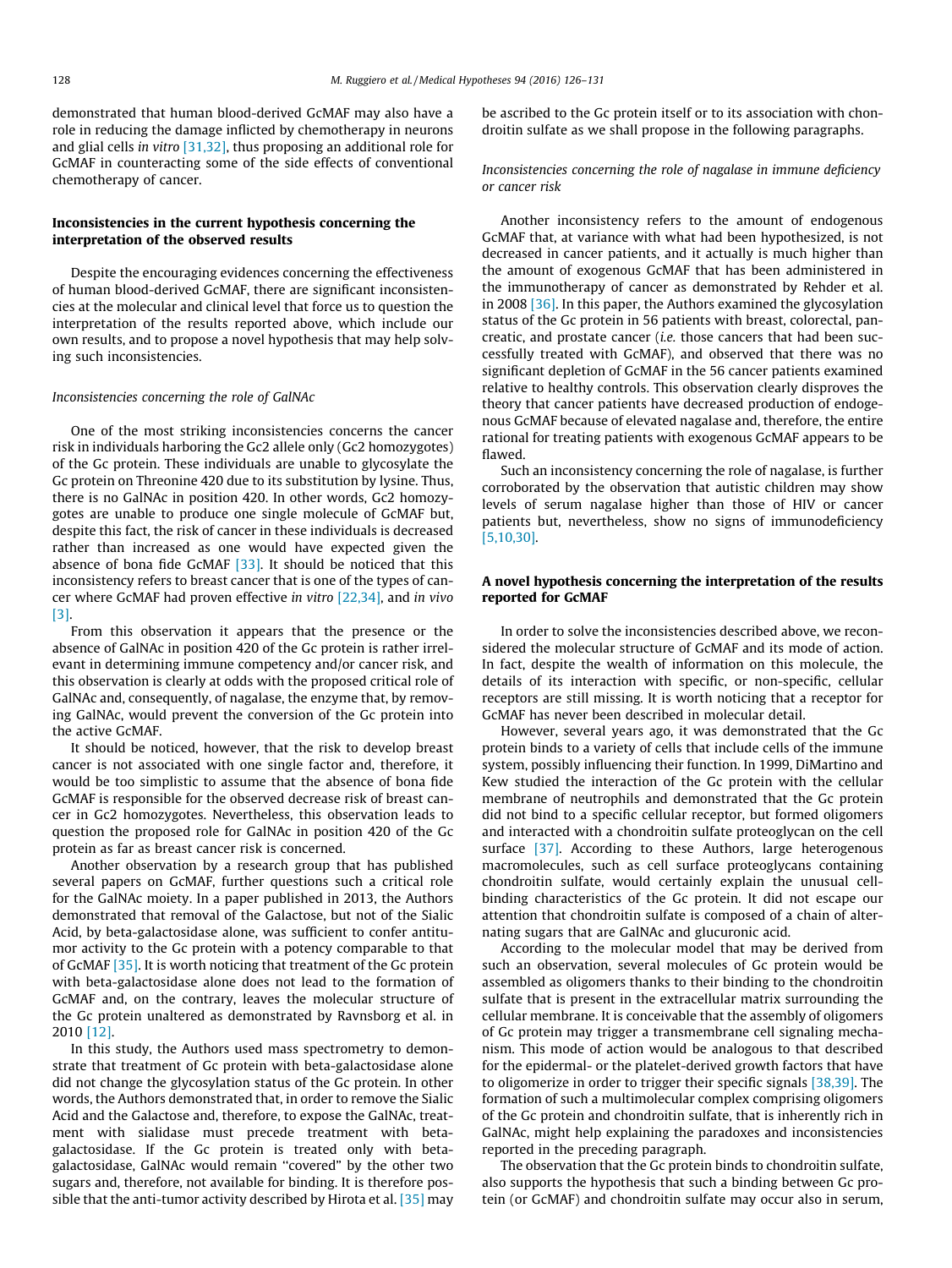colostrum or milk, i.e. in fluids where both the Gc protein and chondroitin sulfate are present in relatively high amount [\[40–42\].](#page-5-0)

Therefore, since the Gc protein used in the studies in vitro and in vivo to produce GcMAF was extracted from human blood using vitamin D affinity chromatography (and in certain cases even without such a step), and no other purification step was performed (i.e. a step using chondroitinases that would have removed chondroitin sulfate), it is almost certain that chondroitin sulfate remained associated with the Gc protein when it was extracted from human blood and, therefore, with the GcMAF that was enzymatically produced from the Gc protein. In fact, in human plasma, the Gc protein is present in fraction IV of Cohn-Oncley fractionation  $[43]$ , and we demonstrated that chondroitin sulfates (i.e. chondroitin sulfate A, B and C) are highly represented in this very Cohn-Oncley fraction [\[44\],](#page-5-0) thus making the interaction between the Gc protein and chondroitin sulfate highly probable if not certain.

Interestingly, chondroitin sulfate shows all the biological and clinical features that have been attributed to GcMAF. In fact, chondroitin sulfate activates macrophages and induces the synthesis and release of nitric oxide in a manner superimposable to that described for GcMAF [\[4,45\]](#page-5-0). In analogy with the reported effects of GcMAF, activation of macrophages by chondroitin sulfate is not accompanied by the release of pro-inflammatory cytokines or Prostaglandin  $E_2$  [\[45\]](#page-5-0), further highlighting its role as an immune modulator with no pro-inflammatory activity. Activation of macrophages by chondroitin sulfate may occur also through the modulation of the signaling pertinent to the Macrophage Colony Stimulating Factor (CSF-1)  $[46]$ . In other words, chondroitin sulfate appears to be involved in the activation of macrophages not only when such an activation is exerted by GcMAF, but also when other macrophage activators are involved.

In addition to the activation of macrophages, chondroitin sulfate exhibits most of, if not all, the other effects attributed to GcMAF in vitro and in vivo. For example, it inhibits mitogenic signaling in human breast cancer cells [\[47\]](#page-5-0), and it shows antitumor activity when administered alone or in combination with known chemotherapeutic agents [\[48\]](#page-5-0).

Consistent with these observations in vitro, the efficacy of chondroitin sulfate in the treatment of a variety of diseases associated with dysregulation of the immune system is well proven. Experimental and clinical data suggest that chondroitin sulfate might be a useful therapeutic agent in diseases as diverse as osteoarthritis, psoriasis, inflammatory bowel diseases, atherosclerosis, Parkinson's and Alzheimer's diseases, multiple sclerosis, amyotrophic lateral sclerosis, rheumatoid arthritis and systemic lupus erythematosus, i.e. many of the conditions that have been reported to respond to GcMAF treatment [\[49\]](#page-5-0).

Moreover, in analogy with GcMAF, chondroitin sulfate has been reported to be effective in HIV infection since 1998, when it was demonstrated that sulfated polysaccharides such as chondroitin sulfate, are potent inhibitors of HIV  $[50]$ . Further stressing the role of chondroitin sulfate as an immune stimulant agent with effects superimposable to those reported for GcMAF, in 1999 Di Caro et al. demonstrated that sulfated glycosaminoglycans were effective not only against HIV-1, but also against herpes simplex virus type 1 and human cytomegalovirus, two agents responsible for opportunistic infections in HIV-infected people. The Authors concluded that: ''In view of the absence of the side-effects typical of heparin-like compounds, a combination of these derivatives could have therapeutic potential" [\[51\].](#page-5-0) Furthermore, chondroitin sulfate, but not other glycosaminoglycans, appears to specifically inhibit the binding of HIV glycoprotein gp120 to its host cell CD4 receptor, thus emphasizing the potential for chondroitin sulfate as an anti-HIV remedy [\[52\]](#page-5-0).

Also the neuroprotective properties of GcMAF that we have recently described [\[31,32\]](#page-5-0) are mimicked by chondroitin sulfate [\[53\].](#page-5-0)

Such a plethora of actual and potential therapeutic effects of chondroitin sulfate is widely recognized by the medical scientific community. The Mayo Clinic of the United States of America, for example, states that there is strong scientific evidence for the clinical use of chondroitin sulfate in osteoarthritis. In conditions as diverse as coronary artery disease, psoriasis, muscle soreness or interstitial cystitis, the web site of the Mayo Clinic reports that there are clinical studies supporting its use, although further studies need to be performed. However, most interesting is the list of the uses for chondroitin sulfate based on tradition or scientific theories reported by the Mayo Clinic. Such a list encompasses: ''aging, allergies, Alzheimer's disease, amyotrophic lateral sclerosis, antioxidant, antiviral, blood clots, bone healing, breast cancer, burns, cervical disc disease, chest pain, chronic venous ulcers, clogged arteries, colorectal cancer, diabetes, gout, gum disease, headaches, heart attack prevention, heart disease prevention, HIV/AIDS, hyperglycemia, high cholesterol, inflammation, inflammatory bowel disease, joint problems, kidney stones, leukemia, lung cancer, malaria, mouth and throat infections, multiple sclerosis, nerve damage, nerve regeneration, neuroblastoma, osteoporosis, pain, Parkinson's disease, premature birth prevention, quality of life (osteoarthritis), rheumatoid arthritis, snoring, soft tissue injury, spinal cord injury, spine problems, surgery, systemic lupus erythematosus, temporomandibular joint disorder (TMJ), transplants, wound healing" [\[54\].](#page-5-0)

It is evident that such a diversity in the possible indications for the use of chondroitin sulfate implies effects at the most basic levels of system physiology, most likely at the level of the immune system.

# A molecular model of interaction between chondroitin sulfate and the Gc protein

It can be hypothesized that the interaction between the Gc protein and chondroitin sulfate occurs both at the level of the plasma membrane, as demonstrated by DiMartino and Kew [\[37\],](#page-5-0) as well as in serum, colostrum and milk. Thus, given the abundance of Gc protein and chondroitin sulfate in the same fraction of plasma, an interaction between the two circulating macromolecules appears almost certain and it is conceivable that such an interaction may confer novel biological properties to the complexes deriving from such an interaction.

Consistent with this hypothesis, we demonstrated that when circulating sulfated glycosaminoglycans, in that case heparin, interact with plasma proteins, novel biological properties emerge from such an interaction, and these novel properties depend on the ratio and on the nature of the interaction between the macromolecules. For example, it is known that the effects of heparin on angiogenesis are controversial, with some studies claiming stimulatory and other studies claiming inhibitory effects. Since heparin in human plasma is complexed with basic peptides and proteins, we studied, in the chorioallantoic membrane assay, the angiogenic effect of complexes resulting by mixing poly-L-lysine (a basic heparin-binding polypeptide) with heparin. Our results demonstrated that the angiogenic effect of heparin was associated with the neutralization of its electric charges when the polysaccharide was complexed with a basic peptide [\[55\].](#page-5-0) We observed qualitatively identical results when we purified, from human blood, neutral complexes formed by endogenous heparin and basic plasma proteins, thus lending credit to the hypothesis that interaction between heparin and certain plasma proteins led to the formation of multimolecular complexes endowed with biological activities that were not present neither in the isolated proteins, nor in the isolated glycosaminoglycan [\[56\].](#page-5-0) Interestingly, not all the complexes between heparin and plasma proteins showed the same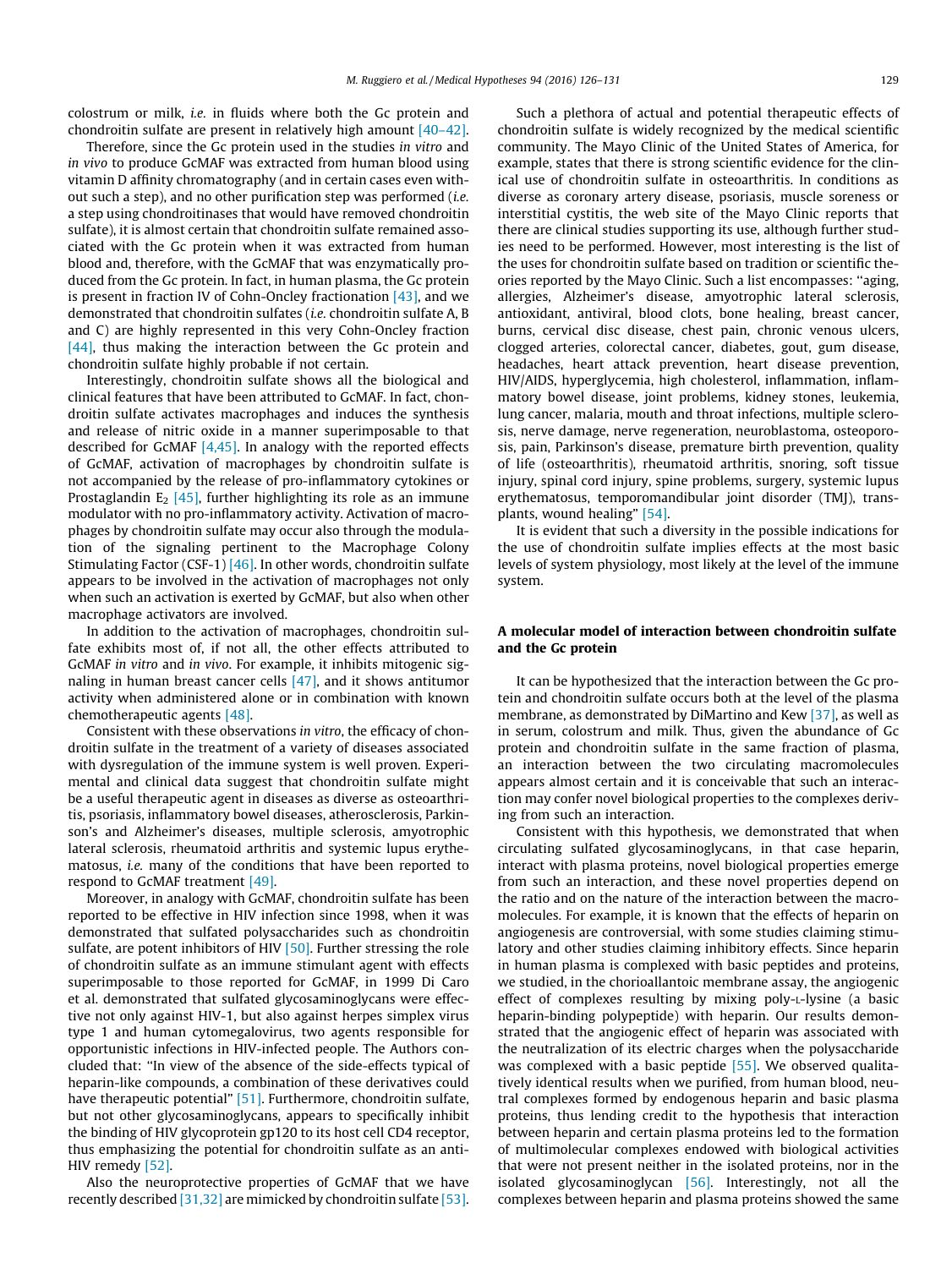<span id="page-4-0"></span>biological effects and, for example, only when the ratio poly-Llysine and heparin was  $20/1$  (w/w), significant stimulation of angiogenesis occurred. Conversely, a ratio 1/1, that is a ratio that was not sufficient to neutralize all the negative charges on the heparin molecule, was ineffective [\[55\]](#page-5-0).

Since the chemical-physical characteristics of chondroitin sulfate are similar to those of heparin as far as the interactions with proteins are concerned, it can be hypothesized that specific interactions between the Gc protein and chondroitin sulfate may lead to the formation of multimolecular complexes endowed with properties different from those of the two types of macromolecules taken separately. Thus, it is conceivable that these multimolecular complexes exert the immunological effects that had been attributed to GcMAF.

Furthermore, the complexes between the Gc protein and chondroitin sulfate may also be internalized and interact with the DNA of target cells. The rationale to propose such a mechanism of action lays in the recent observation that chondroitin sulfate favors the intracellular delivery of arginine-rich peptide-DNA complexes by coating the surface of these complexes through electrostatic interactions which improves their extracellular stability and subsequent cellular entry [\[57\]](#page-5-0). The efficiency of chondroitin sulfate in enhancing the intracellular delivery of charged molecules is such that the addition of chondroitin sulfate appears to be a promising strategy to enhance the transfection efficiency of cationic arginine-rich peptides in multiple cell types [\[57\]](#page-5-0).

The possibility that chondroitin sulfate is internalized and conveys signals to the nucleus appears to be analogous to what we previously observed for heparin, thus further highlighting the analogies between the modes of action of these two glycosaminoglycans. Thus, more than thirty years ago, we and others demonstrated that heparin is internalized in different cell types, and internalization leads to a plethora of biological effects that are independent from its well known anticoagulant role [\[58,59\]](#page-5-0). It is conceivable that the biological effects of the multimolecular complexes between the Gc protein and chondroitin sulfate may be different according to whether the complexes remain on the cell surface or are internalized; this would explain the numerous and diverse effects reported for GcMAF and chondroitin sulfate.

# Implications and predictions deriving from this novel hypothesis

Our hypothesis concerning the role of chondroitin sulfate in the effects attributed to GcMAF, leads to two different implications that may be rather easily proven by future experiments:

- 1. Chondroitin sulfate per se is responsible for all the biological effects attributed to GcMAF.
- 2. Alternatively, it is the complex formed between the Gc protein (deglycosylated or not) and chondroitin sulfate that is responsible for the biological effects attributed to GcMAF.

Both predictions could be easily evaluated, at least in vitro; thus, the effects of GcMAF on human macrophages have been widely described at the cellular and molecular level, and an experiment to prove or disprove our hypothesis could be the following:

First, compare the effects of GcMAF extracted from human blood as described above  $[6,17,19,20]$ , with the effects of a GcMAF that is not extracted from human blood or other biological fluids so that there is no risk of contamination with chondroitin sulfate or other glycosaminoglycans. Such a ''pure" GcMAF could be the one described by Bogani et al. in 2006 [\[13\]](#page-5-0), or a GcMAF extracted and purified from human blood and exhaustively treated with enzymes to remove all possible contamination with glycosaminoglycans.

Then, compare the biological effects of such a ''pure" preparation of GcMAF with those of chondroitin sulfate and with those of complexes formed between purified Gc protein and chondroitin sulfate.

In addition, since it is known that the Gc protein and GcMAF bind vitamin  $D_3$  and fatty acids such as oleic acid [\[4,34\],](#page-5-0) another experiment could be performed to compare the biological effects of ''pure" GcMAF with the biological effects of:

- i. Human blood-derived GcMAF plus vitamin  $D_3$  and oleic acid;
- ii. "Pure" GcMAF plus vitamin  $D_3$  and oleic acid;
- iii. Chondroitin sulfate plus vitamin  $D_3$  and oleic acid;
- iv. A combination of the Gc protein, chondroitin sulfate, vitamin  $D_3$  and oleic acid.

As far as the parameters to be studied are concerned, we propose to study the pattern of gene expression elicited by human blood-derived GcMAF in human macrophages as it was demonstrated by Siniscalco et al. [\[7\].](#page-5-0) Such an experiment would demonstrate which molecule, or which combination of molecules among those quoted above, is responsible for such a pattern of gene expression.

#### Conclusions

We show evidence supporting the hypothesis that a plasma glycosaminoglycan, chondroitin sulfate, may be responsible for the biological and clinical effects attributed to the GcMAF, a protein that is extracted from human blood. Thus, it is known that the precursor of GcMAF, the Gc protein, binds chondroitin sulfate on the cell surface and such an interaction may occur also in bodily fluids such as blood, colostrum and milk where both the Gc protein and chondroitin sulfate are present in relatively high amounts. This hypothesis would solve all the inconsistencies encountered in trying to explain the effects of GcMAF in vitro and in vivo and helps understanding the sometimes conflicting results independently observed by different research groups when administering GcMAF, extracted from human blood, to cell cultures, experimental animals or humans. According to our hypothesis, the Gc protein, whether deglycosylated or not, binds chondroitin sulfate both on the cell surface and in bodily fluids, and the resulting multimolecular complexes, under the form of oligomers trigger a transmembrane signal or, alternatively, are internalized and convey the signal directly to the nucleus thus eliciting the diverse biological effects observed for both GcMAF and chondroitin sulfate.

# Conflict of interest

The Authors are affiliated with the company ''dr. reinwald healthcare", a private company that organizes seminars and trainings for therapists and commercializes nutritional supplements and therapy devices. None of the products or devices distributed by the company is explicitly mentioned in this article and the Authors have not received financial compensation for writing this article.

# References

- [1] [Yamamoto N, Naraparaju VR, Srinivasula SM. Structural modification of serum](http://refhub.elsevier.com/S0306-9877(16)30151-7/h0005) [vitamin D3-binding protein and immunosuppression in AIDS patients. AIDS](http://refhub.elsevier.com/S0306-9877(16)30151-7/h0005) [Res Hum Retroviruses 1995;11:1373–8](http://refhub.elsevier.com/S0306-9877(16)30151-7/h0005).
- [2] [Yamamoto N, Naraparaju VR, Moore M, Brent LH. Deglycosylation of serum](http://refhub.elsevier.com/S0306-9877(16)30151-7/h0010) [vitamin D3-binding protein by alpha-N-acetylgalactosaminidase detected in](http://refhub.elsevier.com/S0306-9877(16)30151-7/h0010) [the plasma of patients with systemic lupus erythematosus. Clin Immunol](http://refhub.elsevier.com/S0306-9877(16)30151-7/h0010) [Immunopathol 1997;82:290–8](http://refhub.elsevier.com/S0306-9877(16)30151-7/h0010).
- [3] [Inui T, Makita K, Miura H, et al. Case report: a breast cancer patient treated](http://refhub.elsevier.com/S0306-9877(16)30151-7/h0015) [with GcMAF, sonodynamic therapy and hormone therapy. Anticancer Res](http://refhub.elsevier.com/S0306-9877(16)30151-7/h0015) [2014;34:4589–93.](http://refhub.elsevier.com/S0306-9877(16)30151-7/h0015)